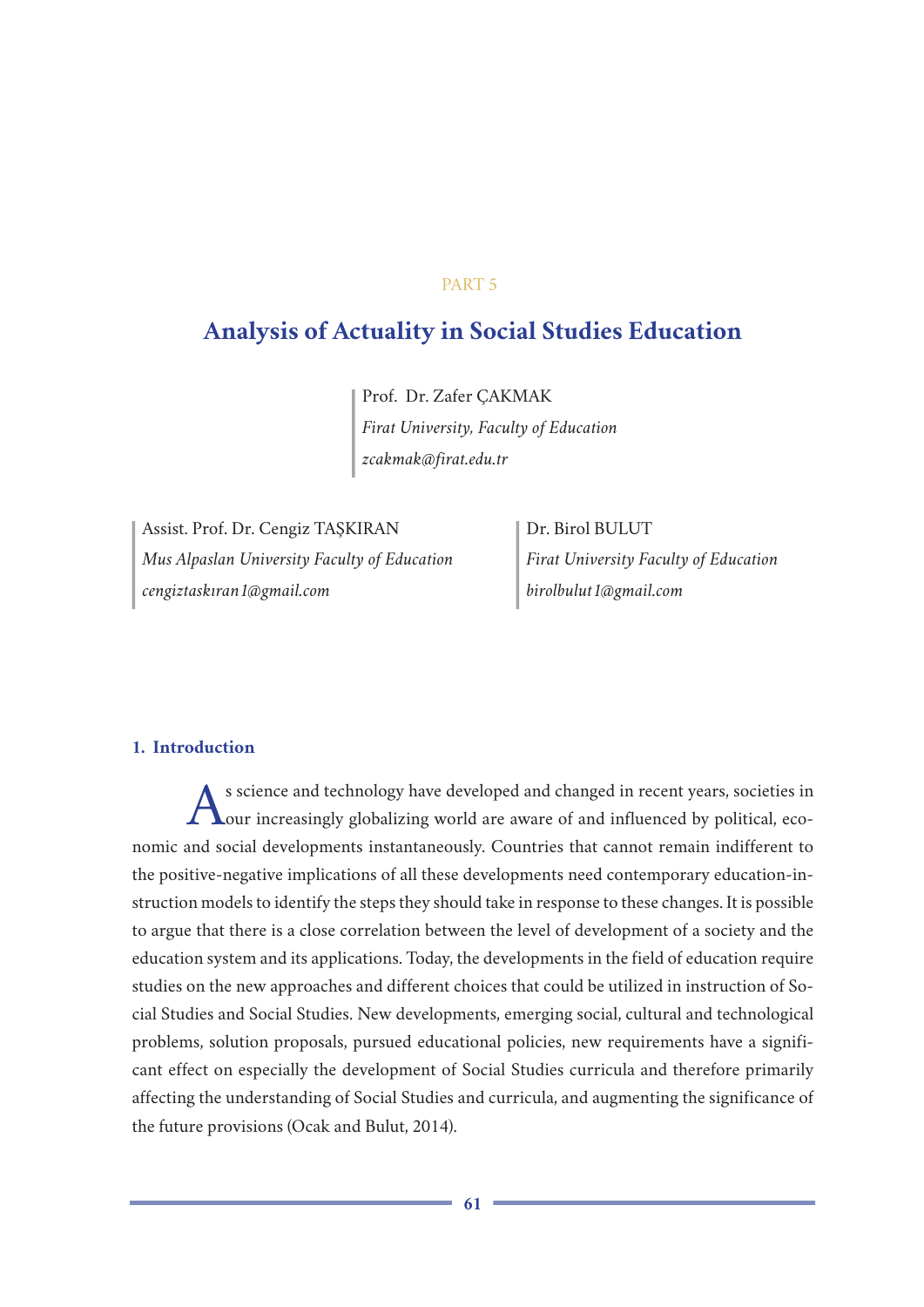With the update of the Social Studies curriculum, studies were conducted to train individuals with skills, attitudes, values and understanding necessary to develop their research-inquiry, critical thinking, problem-solving and decision-making skills, to become lifelong learning individuals, and to keep their curiosity about their environment and the world alive (MEB, 2006). It is of great importance to pick this knowledge up from everyday life so that the targeted achievements in the education-instruction process could be consistent and utilized in necessary situations. For an individual to be an active citizen, to acquire knowledge about past and present events, and to make inferences about the future, the individual should follow current events and comment on these events reported by news sources such as newspapers, television and magazines.

### 1.1. **The Significance of Textbooks in Education**

A textbook is a learning-instruction material that includes texts prepared in accordance with the learning level and developmental features of the students and the principles in the curriculum and presents the students with the information on the course. Textbooks, one of the most extensive material utilized in the instruction process, are an important instrument frequently used by students and teachers and the content of which is designed based on the achievements depicted in the curriculum. The textbook is a printed learning-teaching medium that discusses predetermined information in a planned and organized manner and guides the student towards the target achievements of the course and includes manuscripts and visuals such as pictures and graphs (Keser, 2004).

The textbook is a printed publication that is used in formal and non-formal educational institutions of all types and grades for instructional purposes and prepared based on the curriculum (MEB, 2004). Toprak (1993) noted that textbooks are useful instruction material that present the knowledge related to the course content determined in curricula and provide studying opportunities in line with the objectives set out in educational programs and the speed of reinforcement, preparing for the exams and learning of the students (Demirel, 2009: 40).

Textbooks are among the material that contribute to the development of children's cognitive, emotional and psycho-motor skills the most. Especially during primary education, textbooks play a significant role (Demirel, 2009: 38). The association established by the textbooks with other areas, the teacher's utilization of general culture elements during the instruction of the topics affect the classroom environment positively and result in a pleasant education - instruction. Textbooks assist the teacher to instruct the course in a planned and systematic manner. On the other hand, since they limit the instructed topics at a medium level, textbooks assist the teacher in determination of the limits of the instruction (Tosunoglu and Aslan, 2001). Learning does not occur only in the school environment. The student also needs to learn out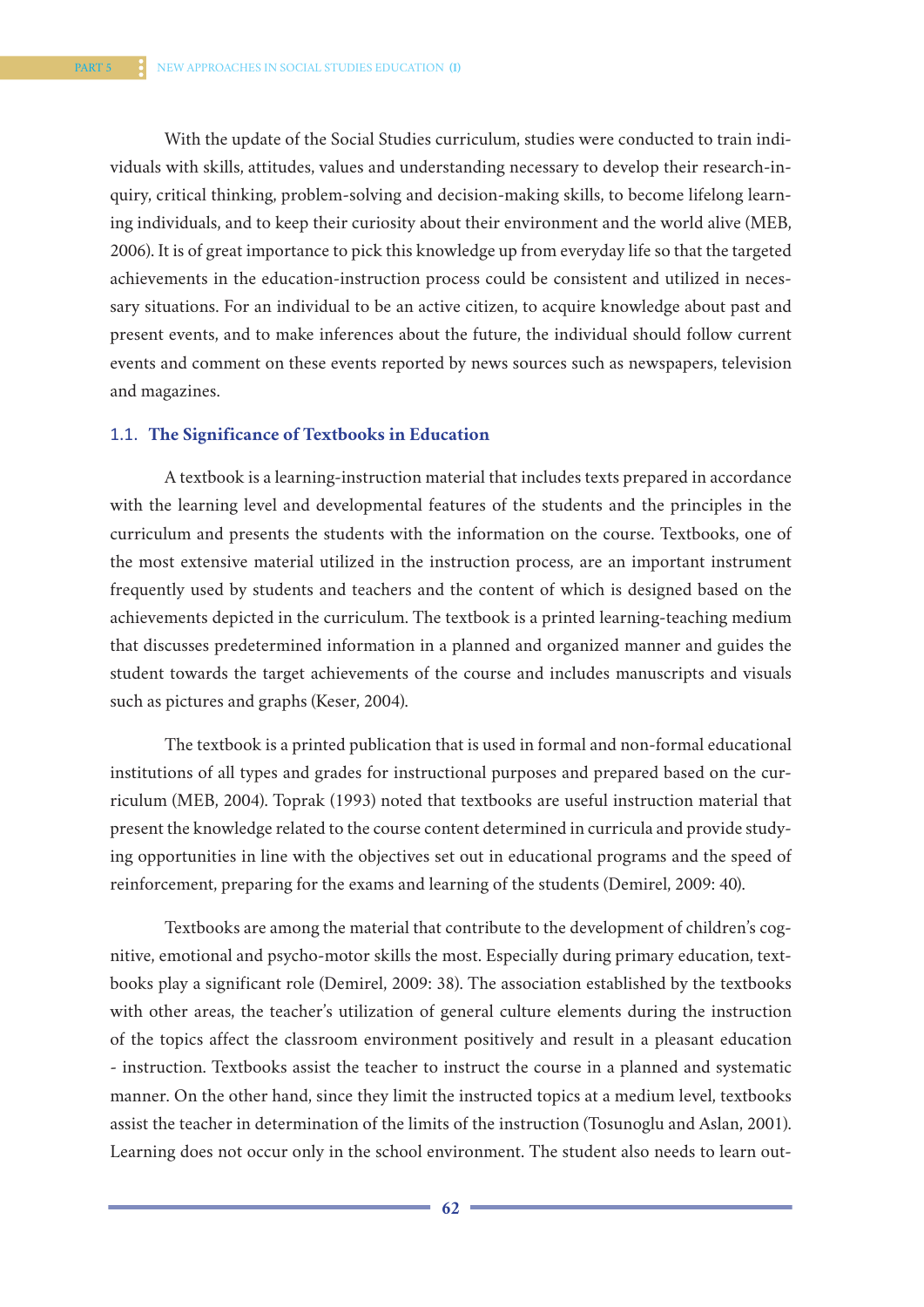side the school context. The teachers' task of guidance and counseling are fulfilled by textbooks outside the school (Demirel, 2009: 46).

The textbooks designed based on the adequate instruction principles of students establishing associations between the topics and learning from the tangible to the abstract and from the known to the unknown play a significant role in removing the misconceptions and learning drawbacks by providing retention. Furthermore, textbooks provide the students the opportunity to learn by themselves and repeat what they have learned. In regions where teaching material are inadequate, tools and equipment are limited, family and related support is insufficient and classes are crowded, textbooks help the teacher (Güzel et al., 2009). One of the features that distinguish textbooks from other books is that they are aimed at a field of study, information is presented in a systematic way, it is suitable for the student level and the topics covered are limited to the curriculum (Gökdere and Keles, 2004.) When a book is assigned as a textbook, it means that the content of that book is consistent with the curriculum of the related course for a certain grade. Thus, it means that the textbook is an instrument that could implement the strategies, methods and techniques and suitable for the goals and behavior of the curriculum (Kılıç & Seven, 2008: 19).

The qualifications of textbooks are determined in "Ministry of National Education textbooks and educational instruments regulation" Article 6 as follows (MEB, 2009):

- 1. The content cannot contain information contrary to the Constitution and current legislation.
- 2. Textbooks aim to train individuals who are faithful to Ataturk's Principles and Reforms stated in the General Objectives of Turkish National Education included in National Education Law no: 1739 and to Ataturk's Nationalism expressed in the Constitution, who adopt, protect and develop the values of the Turkish Nation, love their family, country, and nation, and always honor the nation, know and fulfill their duties and responsibilities towards the Republic of Turkey which is based on human rights and the basic principles of the Constitution, are they are designed with the Basic Principles of Turkish National Education.
- 3. They could not be contrary to human rights and could not reflect any kind of discrimination (such as gender, race, religion, language, color, political thought).
- 4. Textbooks are prepared according to scientific rules and disciplines.
- 5. Textbooks could not include any form of advertising elements.
- 6. The reading texts in the textbooks should guide the training of individuals who are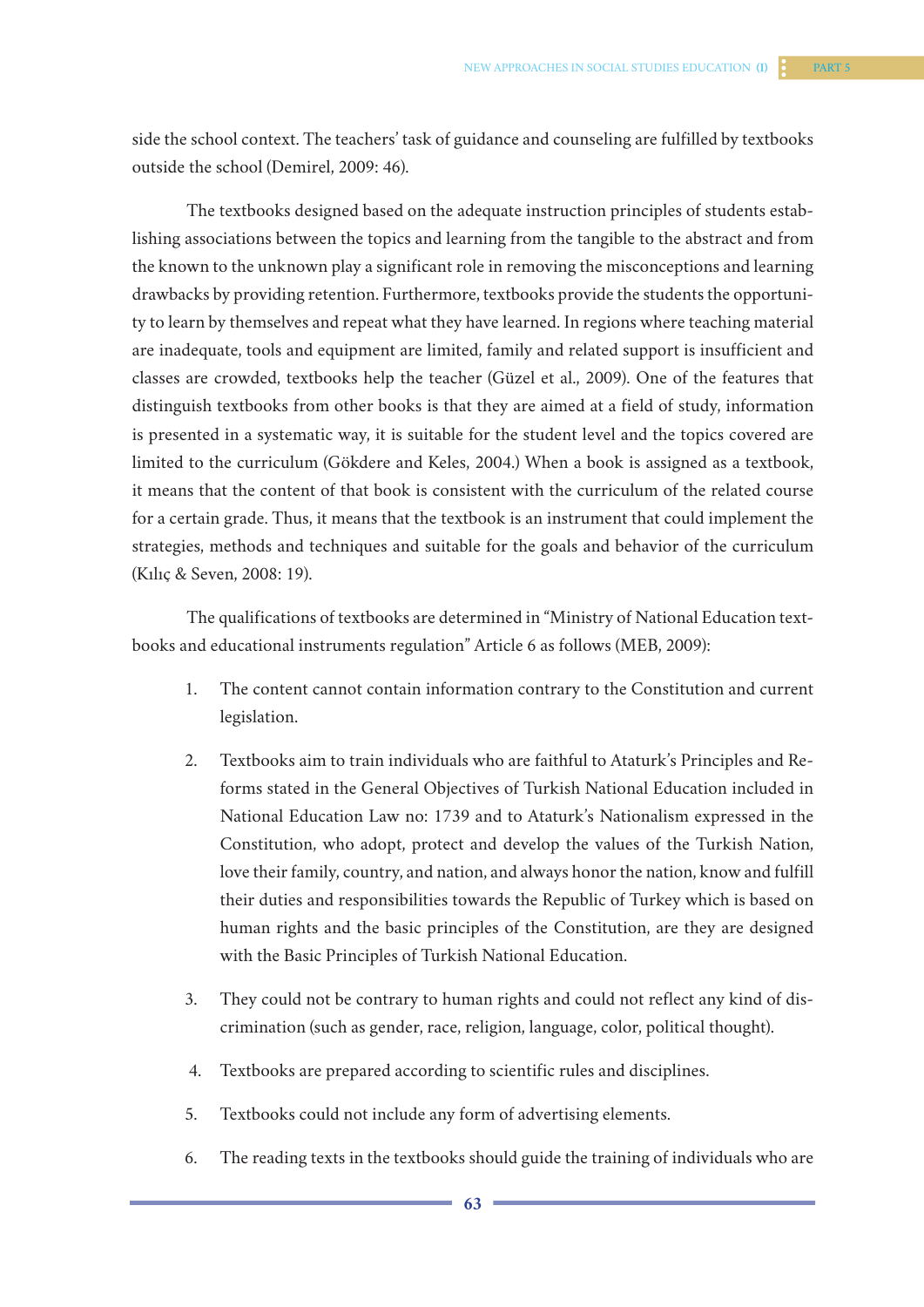good, respectful, honest, hard-working citizens and know and fulfill their duties and responsibilities towards the Republic of Turkey.

- 7. Textbooks comply with General Objectives and Basic Principles of Turkish National Education and the objectives of the curriculum and the educational institution.
- 8. Textbooks contain achievements depicted in curricula about Atatürk principles and reforms.
- 9. Textbooks contribute to the development of values such as dialogue, tolerance, culture of reconciliation, empathy, respect for differences and human rights, equality, participation, pluralism, and rule of law.
- 10. Textbooks attract the attention to questioning the knowledge and production of knowledge.
- 11. Textbooks encourage the contemporary use of information technologies.
- 12. Textbooks include the knowledge, skills, manners, attitudes, values and competencies that the curriculum aims to provide.
- 13. Textbooks avoid prejudicial and narrow proposals and include different perspectives related to the topic.
- 14. Textbooks could not include elements that batter and degrade individuals, institutions and organizations.
- 15. Textbooks prioritize the student by assigning the role of the guide to the teacher and an active role to the student. They offer a variety of options to satisfy different interests, abilities and needs of the students.

The visual material and their design in textbooks are significant for the teaching-learning process (Koçoğlu, 2017). The visual material used in textbooks are indispensable elements that improve the creative thinking skills of the students, improve their esthetic taste, contribute to their intelligent development and help them to recognize the world. The high quality and aesthetic value of the utilized visual material also increase the perception level of the students. In development of the aesthetic perception of the students and in the formation of the habit of reading books, the influence of textbooks with a strong visual design is significant (Uzuner, Aktaş and Albayrak 2010).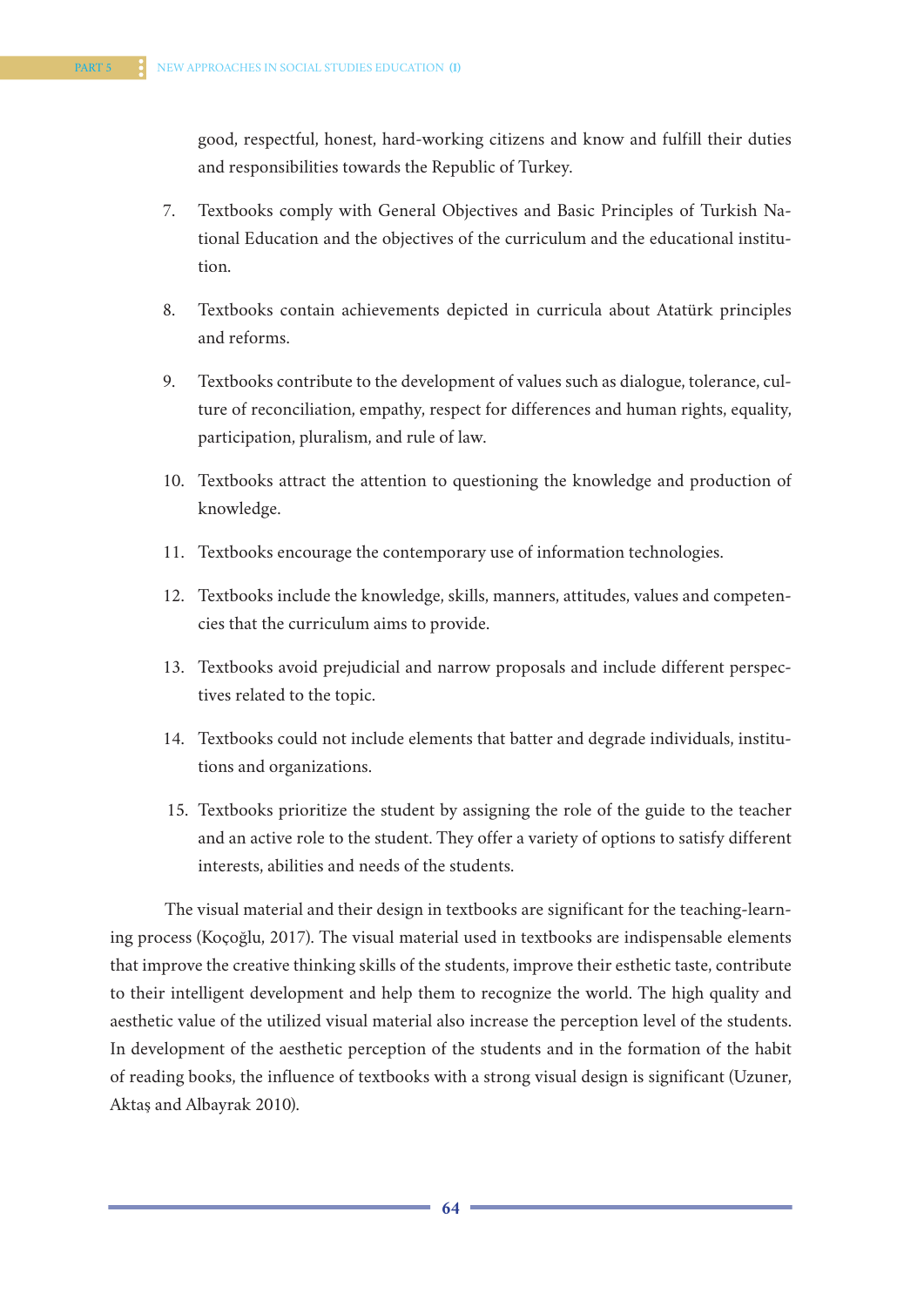### 1.2. **Characteristics of A Quality Social Studies Textbook**

The most significant objective of the instruction Social Studies course in basic education is for the students to acquire "social personality". The most important characteristic of social personality is to be a good citizen. Based the achievements that the students should acquire, the children are expected to possess critical, creative thinking skills, develop interpersonal relationships, and be aware of their rights and responsibilities. Thus, it is very important that the textbooks that are used as the most important tool in achieving the goals set about the students at school could address the child in the related age group. In this context, it is important to instruct historical topics using little stories and legends to the children in this age group would make the topics more interesting for the children since they are already interested in stories and would learn these topics and would acquire the desired changes in behavior, in other words, learning would be achieved. Social Studies textbooks tackle with basic human needs, ways of satisfying them and social life and behavior. In this context, the students also get to know their duties as citizens, their immediate environment, their country, and other countries neighboring the country, and therefore the textbooks should include current information and be at an adequate level for the students, who are the target audience. Textbooks should include tangible knowledge and steer away from abstract information. In construction of the Social Studies textbook content, it is important to follow target behavior determined by the curriculum and the whole curriculum.

In Social Studies instruction, fundamental changes were implemented in the 2004-2005 academic year and the instruction strategies, techniques and methods utilized in developed countries were adapted. Thus, the Social Studies curriculum and the related course were reorganized based on the constructionist approach. Constructivism refers to the construction of the knowledge by the individual. In constructivism, the knowledge is not instructed directly to the individuals, but individuals re-create the knowledge they acquire. In addition to their existing knowledge, they learn by adapting new knowledge to their own subjective situation (Özden, 2003).

The textbooks based on constructivism are not designed to provide students prêt-aporter knowledge, instead, they allow students to create their own knowledge by activating pre-learning. The role and function of the textbook author has changed considerably in the course of preparing textbooks based on constructivist approach. The author no longer provides the information in a didactic manner, is rather a guide for the student to access information. Well-designed material used to support instruction and abstract-tangible concepts in the teaching-learning process in Social Studies course generally improve the instruction process and learning (Yalin, 2008: 82). From this perspective, it could be argued that is inevitable that the age range of the user and the pedagogical expectations for the age group should always be taken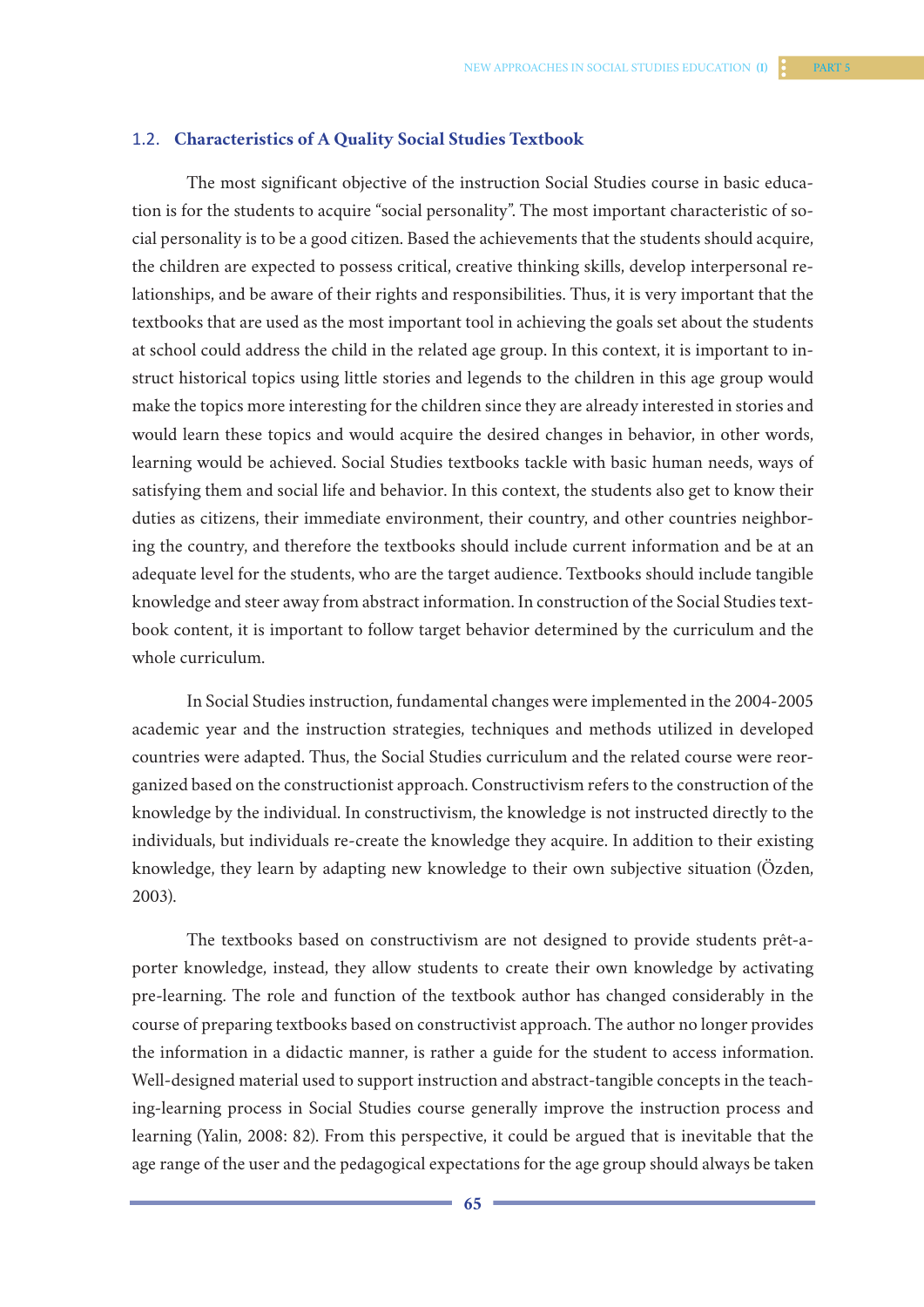into consideration in all processes from the planning stage to the use of the textbooks in the classroom (Kabapınar, 2006: 224).

A quality Social Studies textbook should

- focus on the student in activities under the guidance of the teacher,
- promote active use of information technologies,
- demonstrate how to acquire knowledge by promoting research, and prioritize interests and needs of students when designing and presenting the topics,
- include texts, visuals and activities that would make the students love the national and moral values, traditions and customs of the Turkish society to transfer these values to future generations,
- include universal values such as democracy, liberty, equality, justice, and human rights to train an individual with awareness and integrated with the world,
- exclude unnecessary masses of information when associating topics with other fields during instruction,
- avoid abstract concepts that students experience problems with when instructing real life events.

Social Studies textbook content should be instructed from the simple to the complex, from tangible to abstract, from easy to difficult, consistent with learning principles, and contain actual information that is relevant to everyday life. According to the principle of actuality, it was provisioned that education and instruction activities should be conducted by establishing a relationship between the course content and current events and problems (Özbay, 2009).

## 1.3. **Instruction Principles And Actuality Principle**

Principles are relations between concepts that are accepted as valid in all cases (Senemoğlu, 2004: 533). As an antecedent idea, the principle is the baseline of an activity and guides the activity during the process. Thus, education-instruction principle could be defined as the basic idea that could shed light on the organization and execution of the instruction (Hesapçıoğlu, 1998: 147).

There are certain principles that need to be observed and utilized during the instruction of the courses in the education and instruction system and authoring of the textbooks for these courses. These principles and the consistency of the experience with the student's level are the primary requirements. From the known to the unknown principle is the acquisition of new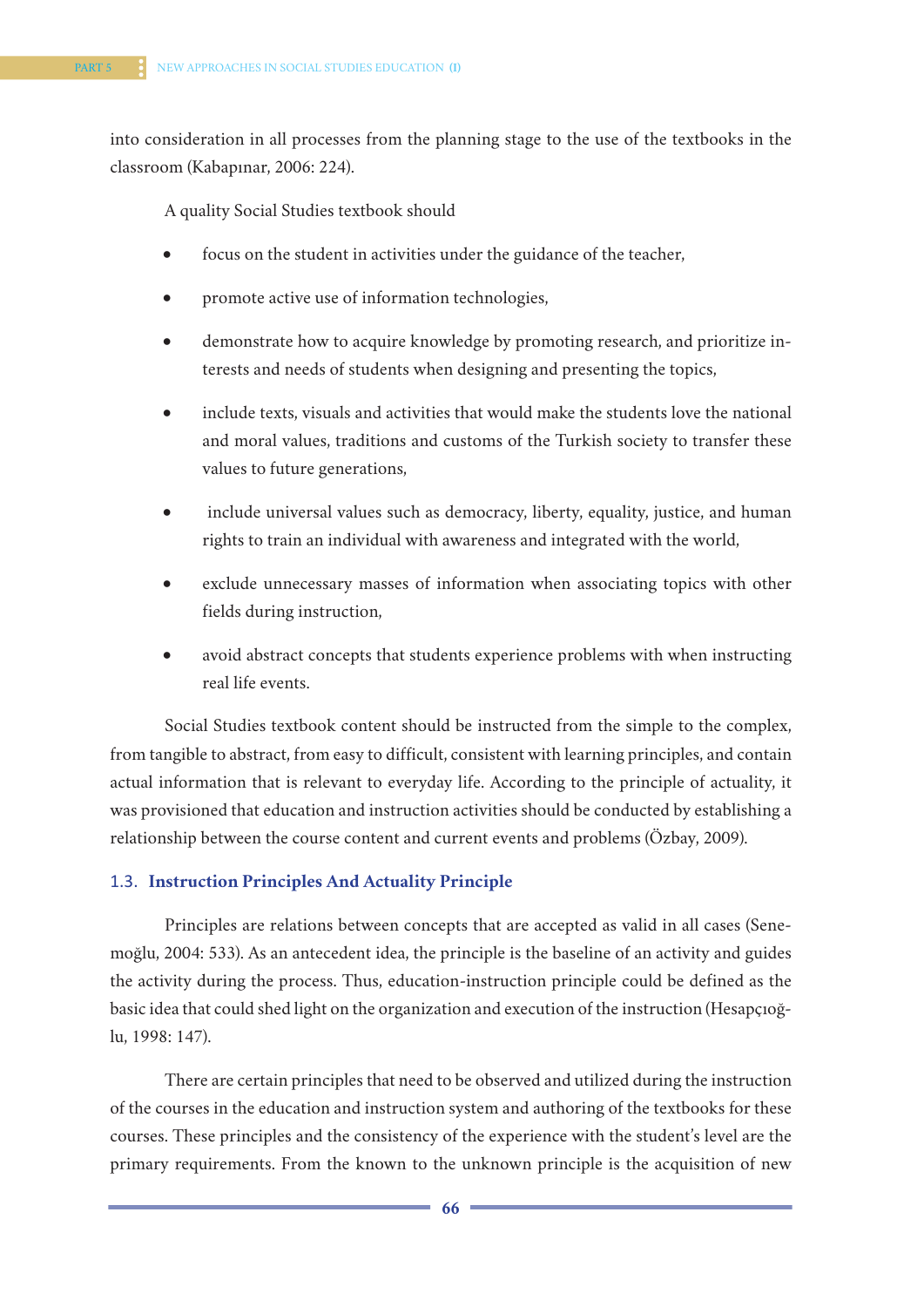knowledge and experiences on top of the student's previous knowledge. From the tangible to the intangible principle is realized through the sensory organs; as much as the sensory organs are involved, the learning will be accordingly easier and permanent. Instruction is commenced with the tangible, the objects that sensory organs could perceive, and then directed towards the abstract. Proximodistal principle: For the child, the immediate surroundings include the home and family, expanding to the neighborhood, school, village, city and country finally encompassing the world. The initial relationship with the physical environment expands to include the socioeconomic and cultural environment. Immediate surroundings are always prominent in the interaction. Thus, the immediate environment is more meaningful for and better known to the people. Economy Principle: The instruction should be planned so that all education and instruction activities could be conducted within the minimum time and using the minimum amount of energy to obtain maximum productivity. Clarity Principle: The student should be able to observe clearly the topics covered in the class using different tools and material. If the instruction is conducted with only oral narrative, it should be conducted using sentence structures that could be easily understood by the students and the instruction should be very clear and substantive. Activity Principle: This is also referred to as the "student action" or "job principle ". Perhaps due to the courses and topics it included, the old school did not involve the students in the instruction where the students passively listened to what the teacher instructed. However, in contemporary instructional activities, instead of only comprehending by listening, students actively participate in the class, ask questions, research related topics using their own plans and techniques, systematize and organize their findings, compare, observe, think, conclude and participate in the class activities. Readiness principle refers to the competence of a learner that includes the skills and knowledge required to teach a new topic. During the learning process, the internal state of learners and their previous knowledge play an important role. The Verisimilitude Principle: Based on the philosophy that the school is the life itself, this principle attests that the instructional environment should be established parallel to the real life and should not be an artificial environment and the experiences should be presented in a way to represent the real life and to relate with the current reality. Since the school prepares students for life, school instruction should be the life itself. The principle of obedience to authority and freedom (Sociability): One of the most significant objectives of education is to socialize children as conscious as self-confident individuals. Socialized individuals should recognize and respect parents, school administrators and teachers, regulations, laws, the society and spiritual authorities such as religion, ethics, traditions, and customs. The Principle of Securing Knowledge and Skills: The objective of instruction is to teach individuals and groups knowledge and skills based on target achievements, and to enable them to teach the same to other individuals and groups. In other words, in education, complete and accurate instruction of knowledge and skills should be prioritized as much as the interests of the society and intelligence, talents and interests of the individual.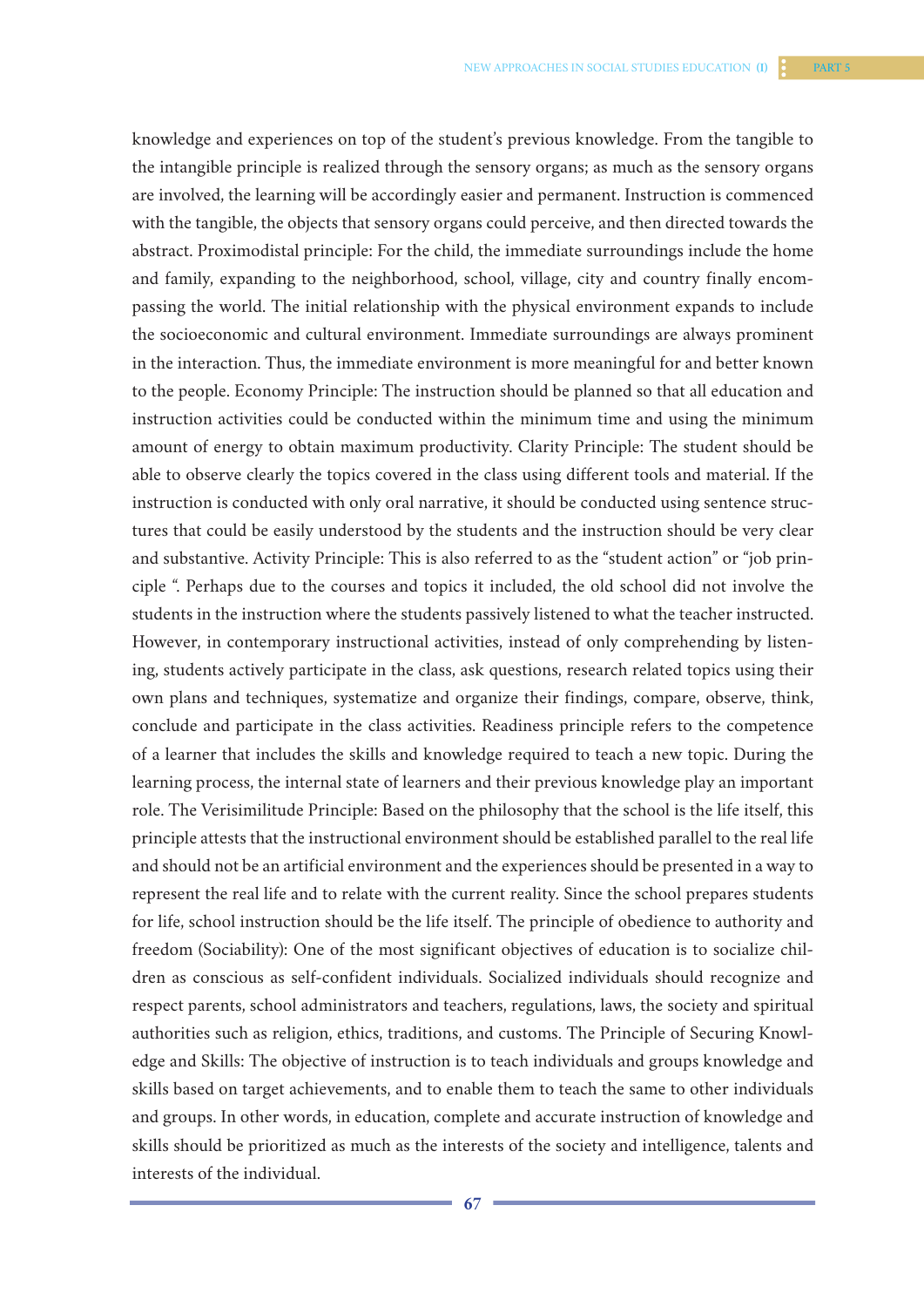### 1.3.1. **Actuality Principle:**

It could be observed that there is an active set of learners in learning environments that are reorganized according to the constructivist approach. It is an emphasis that the learning is an intellectual process that individuals who are active and in the same social environment construct to define their world parameters. Since learning is also a social process, cognitive development occurs as a result of social interaction. The actuality principle is also called the livability principle. We cannot isolate educated individuals from contemporary events. Education should train individuals who follow current verbal and published media and can adopt the opinions and ideas displayed in the media using a critical approache (Doğanay, 2002: 158).

### 1.4. **The Significance of Actuality Principle in Social Studies Education**

Social Studies course is based on the interpretation of the produced knowledge, the skills acquired, the values and attitudes of the past, the changes that occurred on these values and attitudes, and what kind of changes could occur in the future. According to Arın and Deveci (2008), to achieve basic goals such as active citizenship training in Social Studies education requires the use of current events that help students to understand the past, present and future. Social Studies course has the responsibility to train individuals who continuously define, recognize and attempt to resolve changing national and global problems. Social Studies curricula should relate to current knowledge representing human experience, culture and beliefs and the social world (Öztürk and Dilek, 2002). Students are exposed to social problems using current events in Social Studies course and they are integrated with social life. Thus, the Social Studies course performs an important function in the formation and development of the child's social personality (Sözer, 1998).

'Students are under the influence of current events and news through the exposure to the written and visual media sonuna (Aydın ve Aydın, 2011). When the minds of the students are busy with the current affairs and when the course planned at the beginning of the semester is not productive, the teacher should act on the "actuality principle" and utilize the opportunities. The students are aware of the fact that they are a part of mankind through the Social Studies course and they are sensitive to the issues that concern their nation and the world (MEB (4-5) Social Studies Curriculum, 2005: 7-9).

Current phenomena and events facilitate the realization of the objectives of Social Studies education that enables the interpretation of the events that take place in the students' country and in the world, the training of active citizens who know their legal rights and responsibilities, the laws and rules, and developing the thinking, critical and inquiry skills of the students, and the conduction of inferences between the past and present (Demirtas and Barth, 1997). The utilization and integration of the use of current events in the Social Studies course, and especially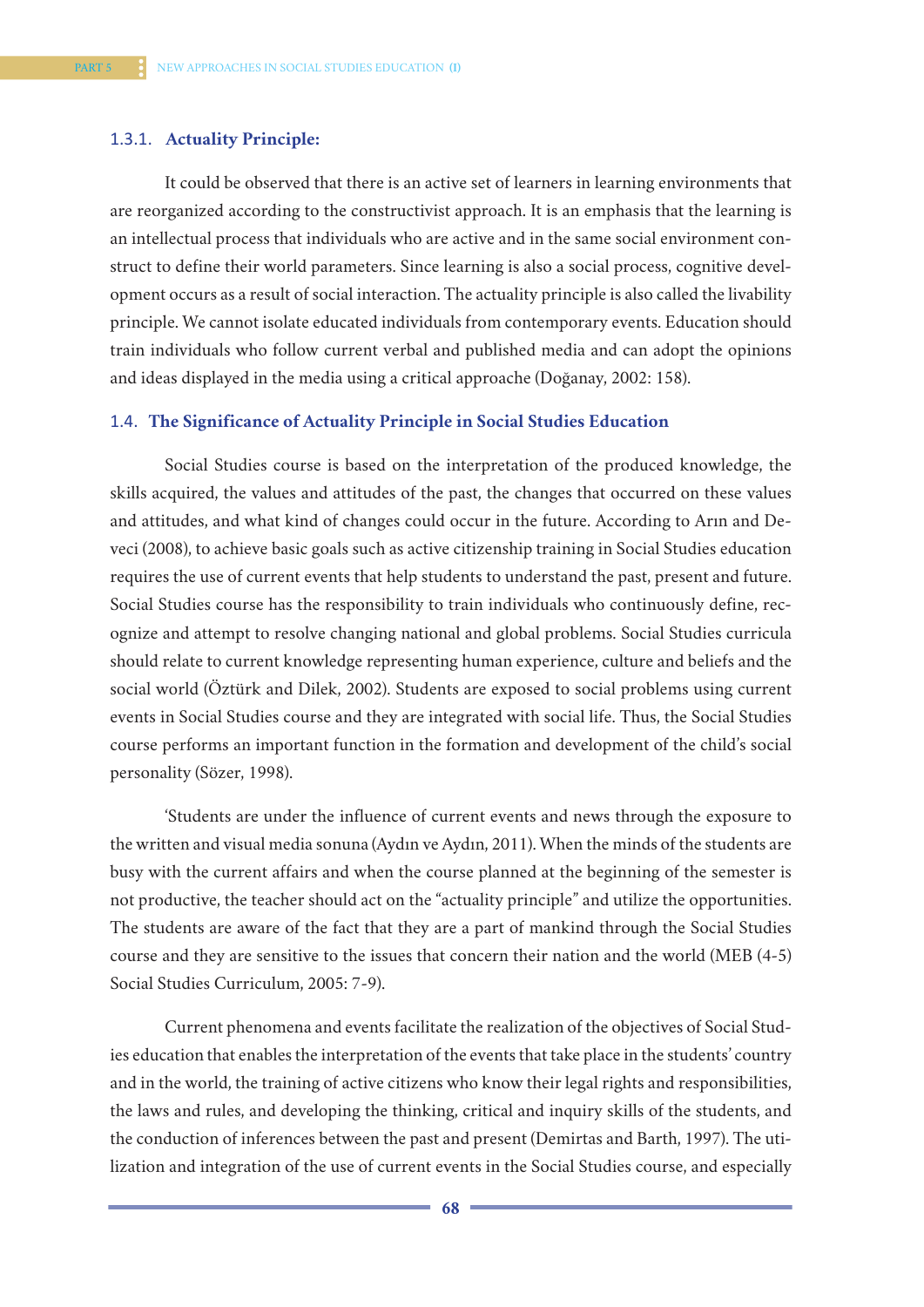their reflection in the course at every stage, integrates the school and the society (Kaltsounis, 1987). The actuality principle is also called the livability principle. It is not possible to isolate educated individuals from contemporary events. The education should train individuals who can follow the current verbal and written media and adopt the opinions and ideas displayed in them using a critical approach (Doğanay, 2002: 158). Paying attention to the actuality principle in education and instruction increases the students' interest in the course (Tomal, 2007: 84).

The 5th, 6th and 7th grade curriculum of Social Studies course, which is a wide-range course and incorporates several scientific disciplines, needs to be implemented with an interdisciplinary approach. It is extremely important for students to reflect what they learned in the class and apply it in their daily lives. The students should be instructed the knowledge that they would use in their daily lives with the "school is life itself" motto. Social Studies course, which is the life itself, is among the student-centered dramatized courses where it is easy to relate to everyday events. Thus, the reduction of certain abstract topics and the number of topics in general will make the course even more efficient by rendering the course more student centered and related to everyday life. To make topics more understandable To enable learning by practice.

Current events could be instructed with three main approaches within the context of the Social Studies curriculum (Paykoç, 1987; Kaltsounis, 1987):

• *Instructing current events as a supplement to Social Studies curriculum*: In this approach, the teacher instructs current events using activities such as organizing news maps during the first minutes of the class every day, organizing discussions about the news added to the news notebooks, and using bulletin boards.

• *Instructing current events as a compliment or reinforcement in Social Studies curriculum*: In this approach, the topics instructed in the class are associated with current events when it is appropriate to do so. Examples related to the topics are presented using current events. For example, when earthquakes and fault lines are instructed, the teacher may ask students to discuss current events related to earthquakes in class.

• Instructing current events as the bases of Social Studies topics: In this approach, he current events that are identified in daily papers and television are used as the topic in class. For example, a separate topic can be organized with the students using news sources for important social and universal issues such as earthquakes, the content of the amended laws, environmental pollution, health, science and technology, natural disasters, war, and peace, etc.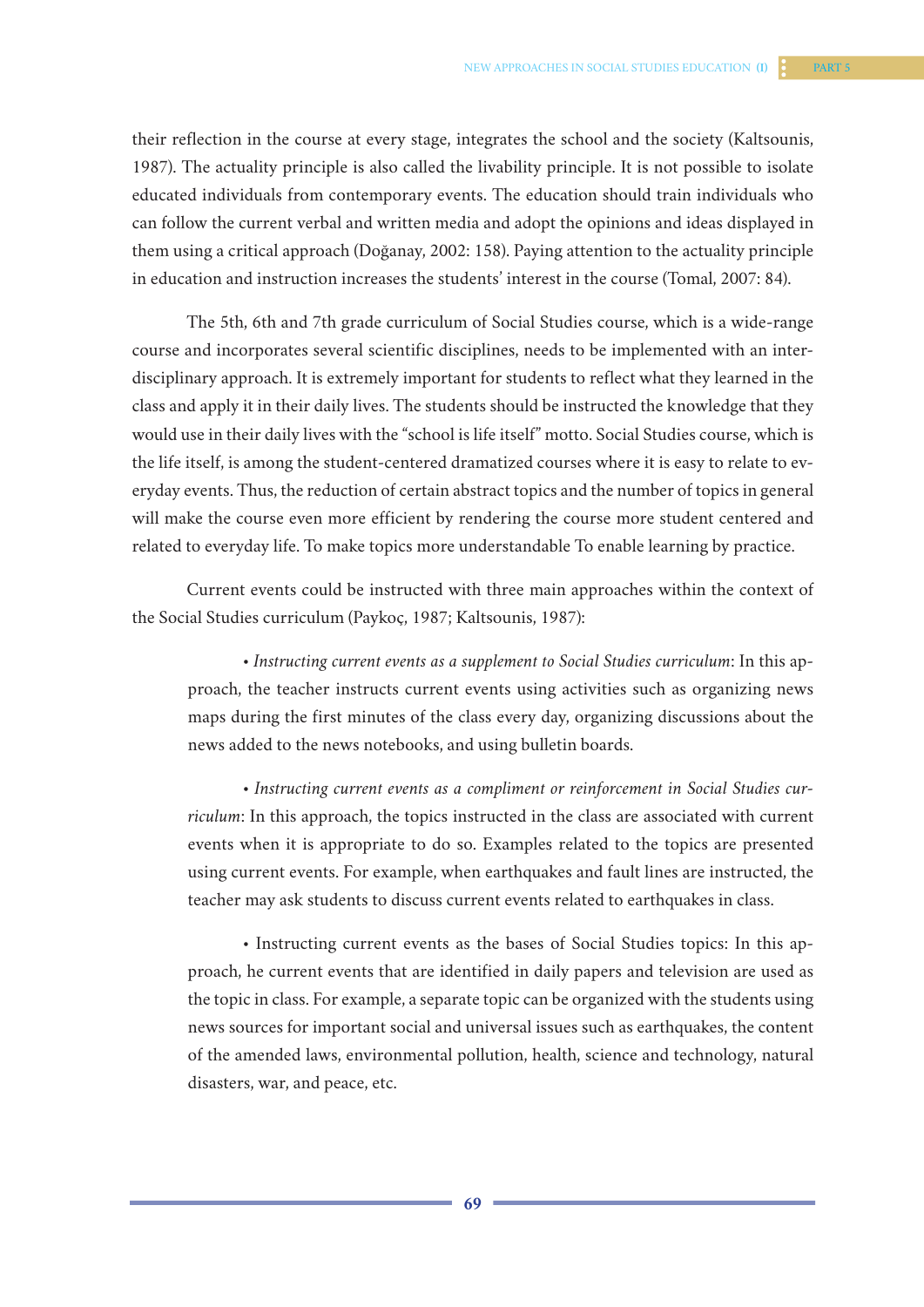Activities that could be utilized when using current events can be listed as follows (Paykoç, 1987):

- Instruction of current events that are consistent with the course topic with discussions
- Organizing a news bulletin board
- Utilizing daily papers
- Utilizing television
- Organizing roundtable discussions
- Organizing panels
- Designing posters and mural paintings
- Filing the news in a particular folder or a notebook
- Drawing cartoons about the news
- Preparing radio news shows
- Dramatization of newsworthy events
- •Following up certain events on the TV or listening to live radio shows

**2. Analysis of Actuality Principle in 4th, 5th, 6th And 7th Grade Social Studies Textbooks** 

**2.1. Analysis of Actuality Principle in Social Studies Textbooks Designed with the New Curriculum** 

# **2.1.1. The Topics in 4th Grade Social Studies Textbook Where Actuality Principle was Implemented**

 According to the new curriculum prepared by the Ministry of National Education (MEB), Social Studies textbooks have been updated to include current topics based on the actuality principle. It could be argued that 4<sup>th</sup> grade Social Studies textbook addressed the actuality principle as observed in the achievements of the topics of "I know myself," "I learn my past," "the place we live in," and "from production to consumption."

Under the title of "I know myself," which is the first chapter of the 4th grade Social Studies textbook, while students learn self-knowledge and self-awareness and how to express their emotions and ideas, actuality principle was adopted with citations from various newspa-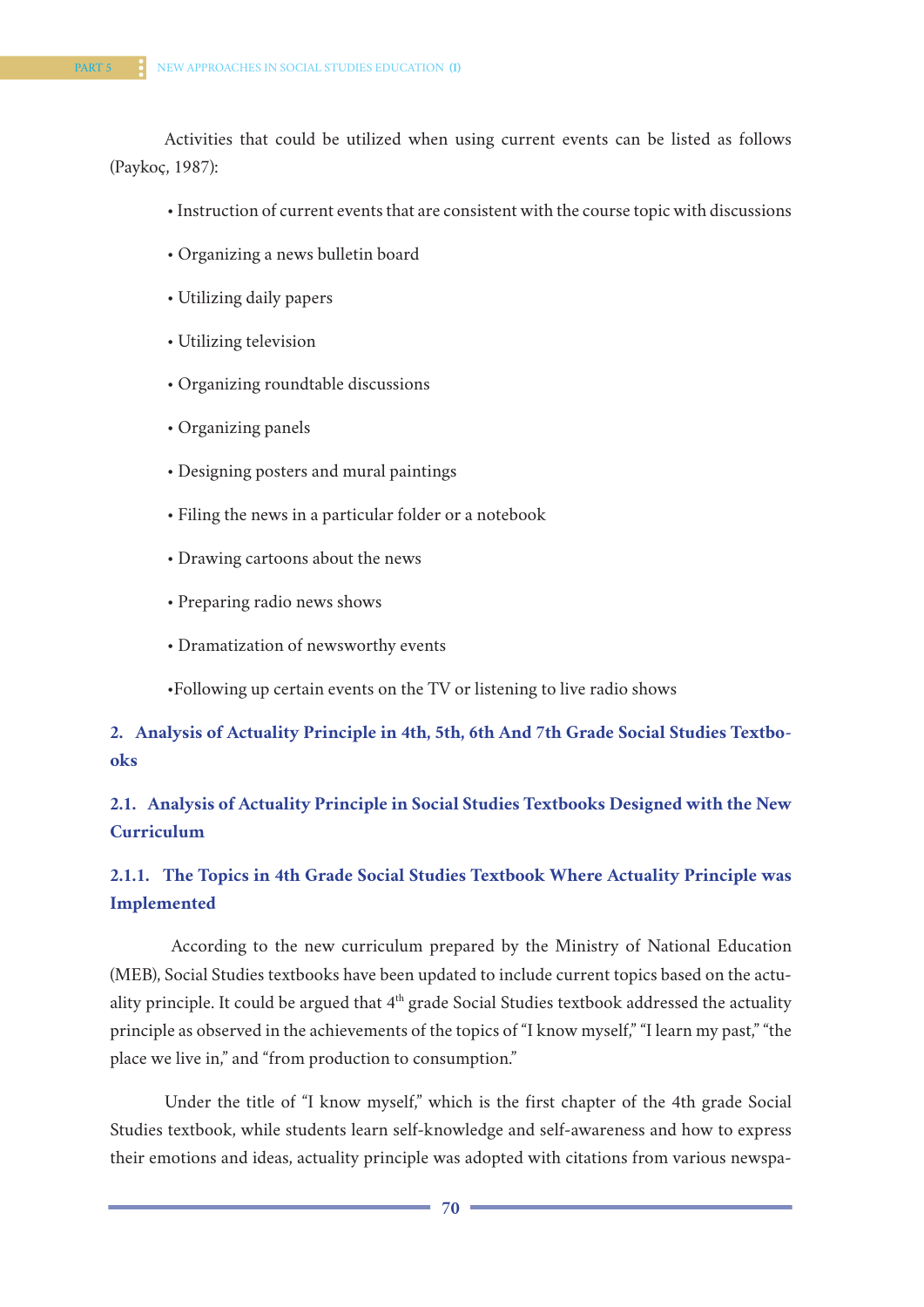In Chapter 2, under the topic "I learn my past", the child becomes aware of her or his family history, cultural achievements and that she or he is a cultural ambassador. Early in the topic, an individual conducts an oral history study with a family member. Students are asked to explain this conversation.

"Which objects with sentimental value you have at home?"

"What are the differences between current marriages and this marriage ceremony?"

"Which family heirlooms that are kept meticulously do you have at your home?"

 In another section of the same chapter, under the title of Our Cultural Assets, the subject was visualized with photographs of Turkish cultural traditions and revealed the cultural similarities and differences between the past and the present.

In another topic of the same chapter, ''Games in Turkish History'', it could be observed that although entertainment tools change and are replaced by technological devices, different games are introduced parallel to communications tools. Although it is not as common as the old times, children still play in playgrounds in their neighborhoods or at school gardens. In this chapter, the Social Studies textbook explains the games that were played in the past with visuals and asks the following questions to the students:

"Do you play the games explained above? If you do, what are the similarities and differences between the games you play and the games explained above?"

In line with the principle of actuality, the aim is to raise awareness among the students about the differences between the games played in the past and today's games. The final section of the "I learn the past" chapter is titled "From liberation to liberation" and includes a current news item consistent with the actuality principle. In the section entitled "News corner" included two news reports: one was adapted from a report by Ömer Sami Coşar, Kurtuluş, dated June 11, 1919 published in War of Independence Gazette and another was a press report titled "Mustafa Kemal Pasha ar Samsun" dated May 19, 1919.

In chapter 3, under the title "The Place We Live In," certain current events compiled from the Internet news were presented in the subject "How is the weather today?"

"Snow depth is 30 cm at Yalova."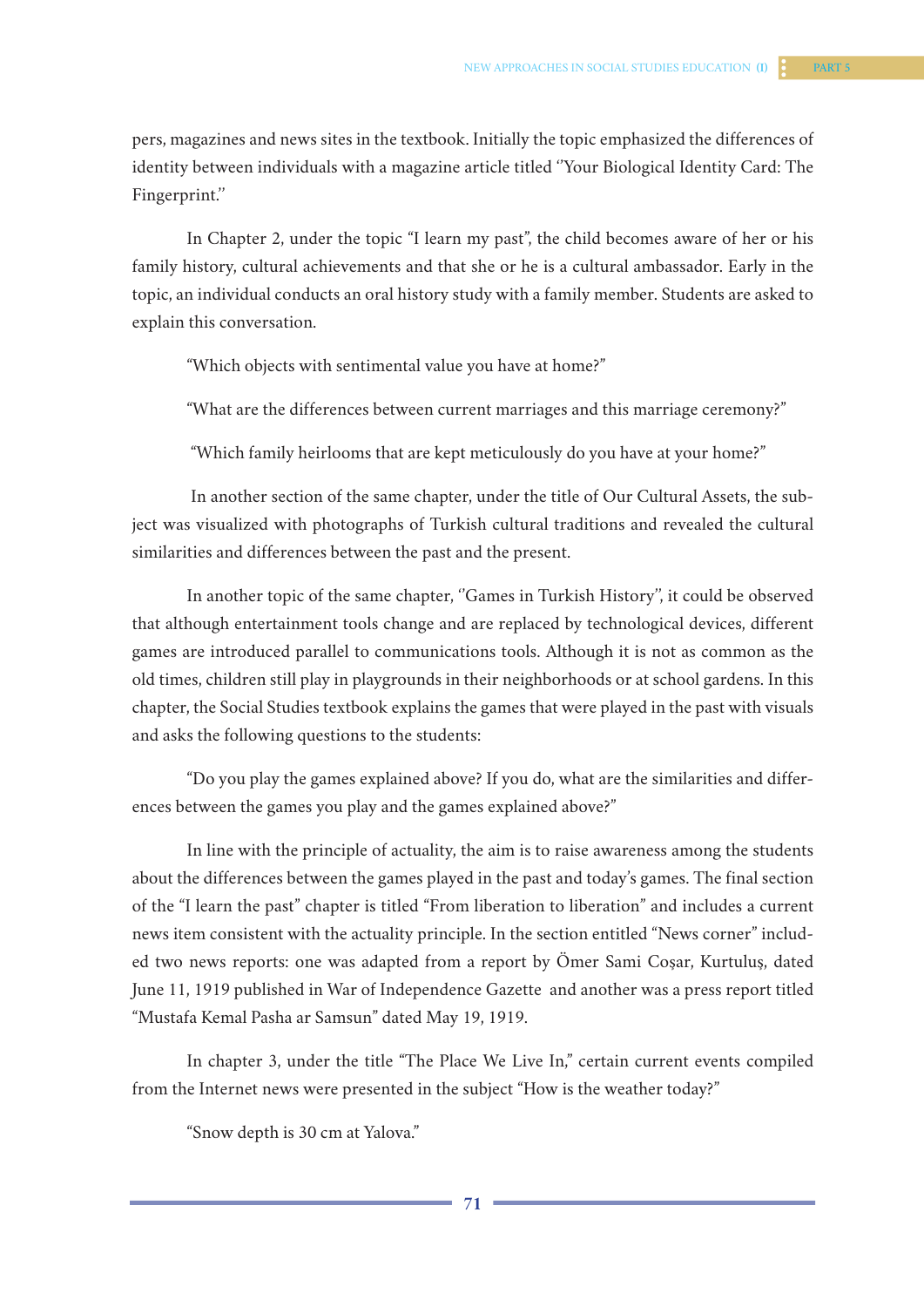"A severe storm is effective in Bandırma."

"Enjoying the sea in December."

In the topic titled how ready we are for natural disasters, we observe that the textbook guides the student to investigate a current topic as follows: ''Visit www.deprem.gov.tr and do a research on earthquake."

In chapter 4, from production to consumption section, the students were asked a question related to current events. The question was as follows:

"Think about the news on natural disasters in our country or anywhere in the world. While some of the aid campaigns include monetary aid, some are in the form of material aid. What is the relationship between the contents of the material aid and the basic needs of people? Please explain."

A magazine article about universal consumer rights was given. Based on the information obtained from http://www.makarna.org.tr/ internet site under the topic in the same chapter titled "The bread is at our doorstep", a graph about "Pasta Exports Between 2008 - 2014" was presented. Also on the same page, "cookie production chart between 2006 and 2011" and "cookie exports between 2008 and 2012" were presented. And students were asked 'what can you say about the contribution of production activities to our country using the above narrative and graphics', and they were given a chance to infer.

In the "glad to have" section of the  $5<sup>th</sup>$  chapter and under the topic "telephone," pictures taken at Ulus neighborhood in Ankara on 1928 and 2014 were presented. The students were then asked questions about these two photographs. The question was as follows:

"If we had a chance to show the second picture to those Ankara inhabitants seen in the first picture, what could they say about the daily lives of today's inhabitants? Please guess."

In the section titled "what could cause technological disasters?" in the same section, a current event about the atomic bomb was discussed.

### "THE ATOMIC BOMB"

"The first atomic bomb was dropped at Hiroshima on the morning of August 6, 1945, with a bomber plane named Enola Gay. The explosion took as little as one-tenth of a second. The impact of the explosion was one of the world's greatest technological catastrophes."

Furthermore, in the same topic, an Internet news article titled "Global warming results in increased humidity as well" was presented.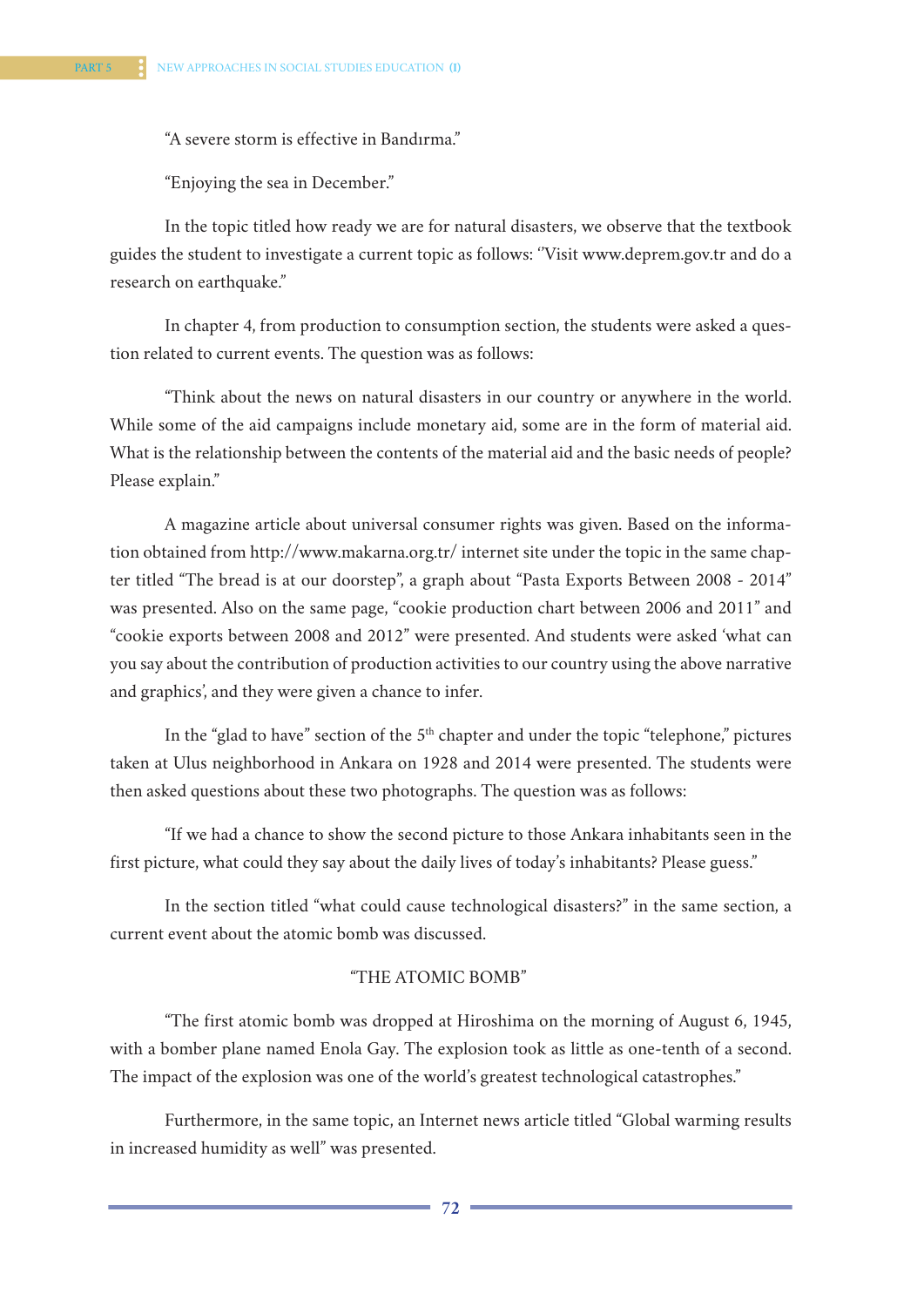In chapter 6, in the section "All together," under the topic called "All together, hand in hand," the significance of public and civil institutions was discussed and an Internet news article was presented.

"Educational Support for Muş from Europe. Two primary schools will be built in Muş province with the support from Europe within the "Enroll me at the school, father" campaign. Primary schools will be built in two villages in Muş province with the donations of the Europeans who supported the "Enroll me at the school, father" campaign, initiated for the enrollment of girls at school."

The chapter 7, "People and Administration" unit, "Administration of our neighborhood and village" topic was introduced with a current Internet news article titled "Neighborhood elections are concluded."

In the topic "Municipalities are with us on our worst days," the duties of municipalities were emphasized with Internet news articles titled "Flood in Tekirdağ and Edirne" and "Snow removal efforts by Bilecik municipality."

A current event was discussed using the news article "School administration requested an overpass from the district governor. Anatolian high school administration wants an overpass or an underpass to be built on D400 highway next to the school in Tarsus district in Mersin province under the topic "We can solve any problem if we want to."

The last section in 4th grade Social Studies textbook; "Friends Abroad," the topic "World Tour" was introduced with the Internet news article "Koç has started a 2-yearlong campaign" and "A halfway party by Koç" news article. Furthermore, in the same section, there were articles about important days such as mother's day, world environment day and human rights day.

## **2.1.2. The Topics in 5th Grade Social Studies Textbook Where Actuality Principle was Implemented**

In chapter 1 of the 5th grade Social Studies textbook, in the section "I am Learning My Rights," the signature of "Convention on the Rights of the Children" adopted by the United Nations General Assembly on the Rights of the Children was discussed and posters, Internet and newspaper articles related to children's rights were presented. Current campaigns about right to education, one of the basic children's rights, were mentioned and as mentioned in the newspaper news article entitled "The Most Effective Mobilization", girls achieving their education rights as a result of various campaigns were stressed.

In chapter 2, "Turkey, step by step" unit, in every stage of education and with studies conducted on education, in education and instruction, "Annual schooling figures (1923-1938)" were stated using graphs based on MEB data.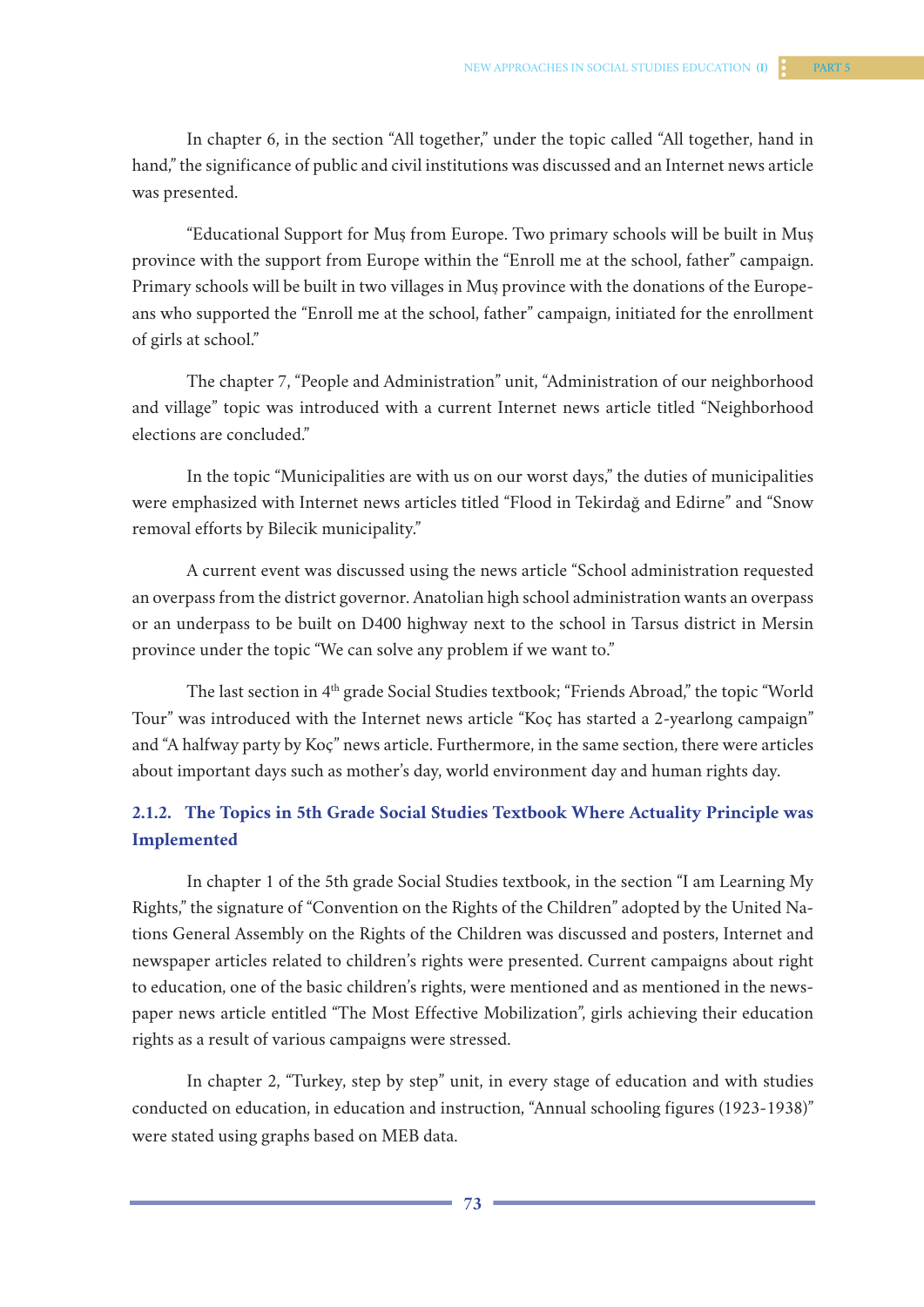In chapter 3, "Let's get to know our region" unit, a current table, "The provinces with the highest population in regions (2014)" based on TSI 2014 data was presented.

Following these current news article, questions such as the following were asked to the students within the framework of actuality principle:

"How does the climate of the region where you live affect human activities?"

"Which areas have the highest population in the region where you live?"

In the same unit, three current projects were also discussed.

"Atatürk Dam, built within the framework of Southeastern Anatolian Project (GAP), generates power as well as providing agricultural irrigation."

"Bolu Mountain has been the most difficult passage on Ankara-Istanbul highway for many years. Especially during winter season, the highway has been closed to traffic due to snow, but with the construction of Bolu Mountain Tunnel, the highway was shortened and the transportation was facilitated."

"Ordu-Giresun airport that was put to service in 2015 could be given as an example for that. With the introduction of the airport that was planned for several years and will be built on reclaimed land, the transportation between Ordu and Giresun and other provinces and the world became speedier."

In the same unit, the attention of the students was brought to the topic of natural disasters with a newspaper article published in 2004 titled "Avalanche followed the flood". Furthermore, on natural disasters, the traumatic impact of earthquakes on social life was explained with a poem by Ibrahim Simsek written about Izmit August 17 Earthquake. In this topic, a current internet news article about the earthquakes was presented. The news article was as follows:

"Istanbul is under the risk of earthquakes sue to the fault lines that pass through the southern province. A significant earthquake in these fault lines could result in important loss of life and property. This is due to the wrong applications that could extend the damages caused by an earthquake. This condition creates a great risk for Istanbul as mentioned in the article below:"

In the section called "Our products" in chapter 4, under the topic "Occupations and Economic Activities," the following questions were posed to the students:

"What are the most common occupations in your region? Why do you think these occupations are more common than others?"

**74 75**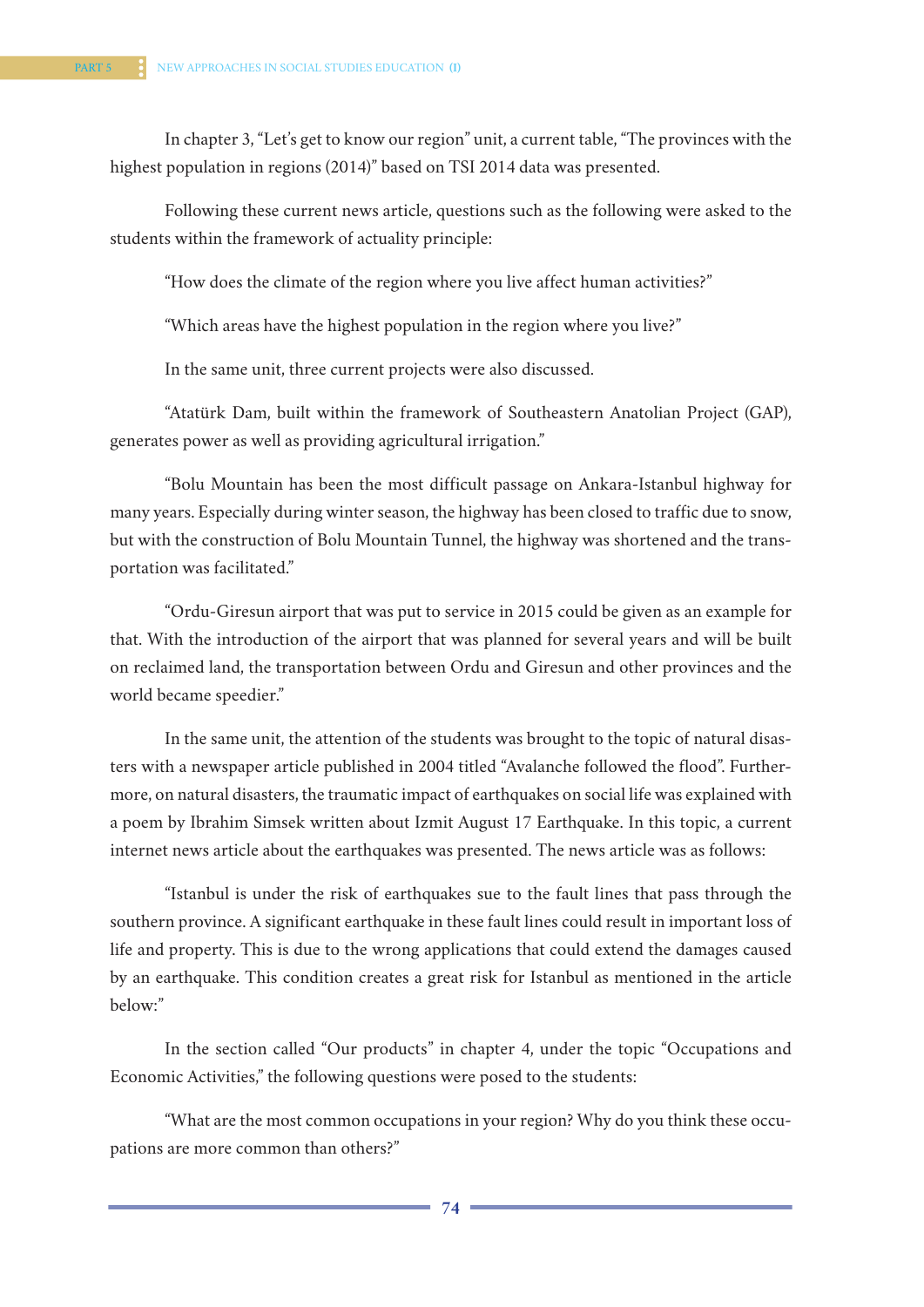"Which economic activity areas are more common in newspaper job postings?"

Furthermore, a visual news article related to newspaper ads was presented.

Also under the topic "We produce with my peers" in the same section, the indications or certain current science and project festivals were identified as follows:

"Students from every corner of the country participate in science and project festivals organized by TUBITAK and Ministry of National Education. Participating students exhibit the projects they conducted to facilitate human life."

In chapter 6, "Those who work for the society," under the topic "Needs and Institutions," the work conducted by an institution to meet current needs were discussed.

"TOKI built 65000 residences in 17 different areas at Kayaşehir. A portion of the residences were delivered to families, fulfilling the housing needs of 325000 individuals. In addition to residences, school, health center, police center buildings were constructed to meet the basic needs of the society."

"Seventeen health center buildings with 2324 beds were constructed at Kayaşehir."

In the same section, under the topic "The institutions belong to us all," a current event was narrated as follows:

"One day before the class, our teacher asked us to learn how the needs of earthquake victims were met after the 2011 Van earthquake. We all studied on the assignment before the class. After our teacher explained the topic, I had the first right to speak. After me, Elif, Beyza, Semih and Sinem shared their views."

In the topic "civil society, contemporary society," it was stated that forestation projects were conducted to create productive forests and increase the afforested land. "The 'oak project' conducted by TEMA aimed to prevent erosion and afforest the country." After these statements, the students were asked about the significance of the project conducted by TEMA and an attempt was made to reinforce non-governmental organizations with a current event.

In the introduction of the chapter 7, "One Nation, One Flag," the students were asked the question "what could be the reason for the designation of indoors as non-smoking areas?" In the same chapter, the benefits of a current council were discussed under the topic of "Central Administration."

"Prime Ministry implements the BIMER (Prime Ministry Communications Center) system for rapid, active and easy communications between the citizens and the state. Using the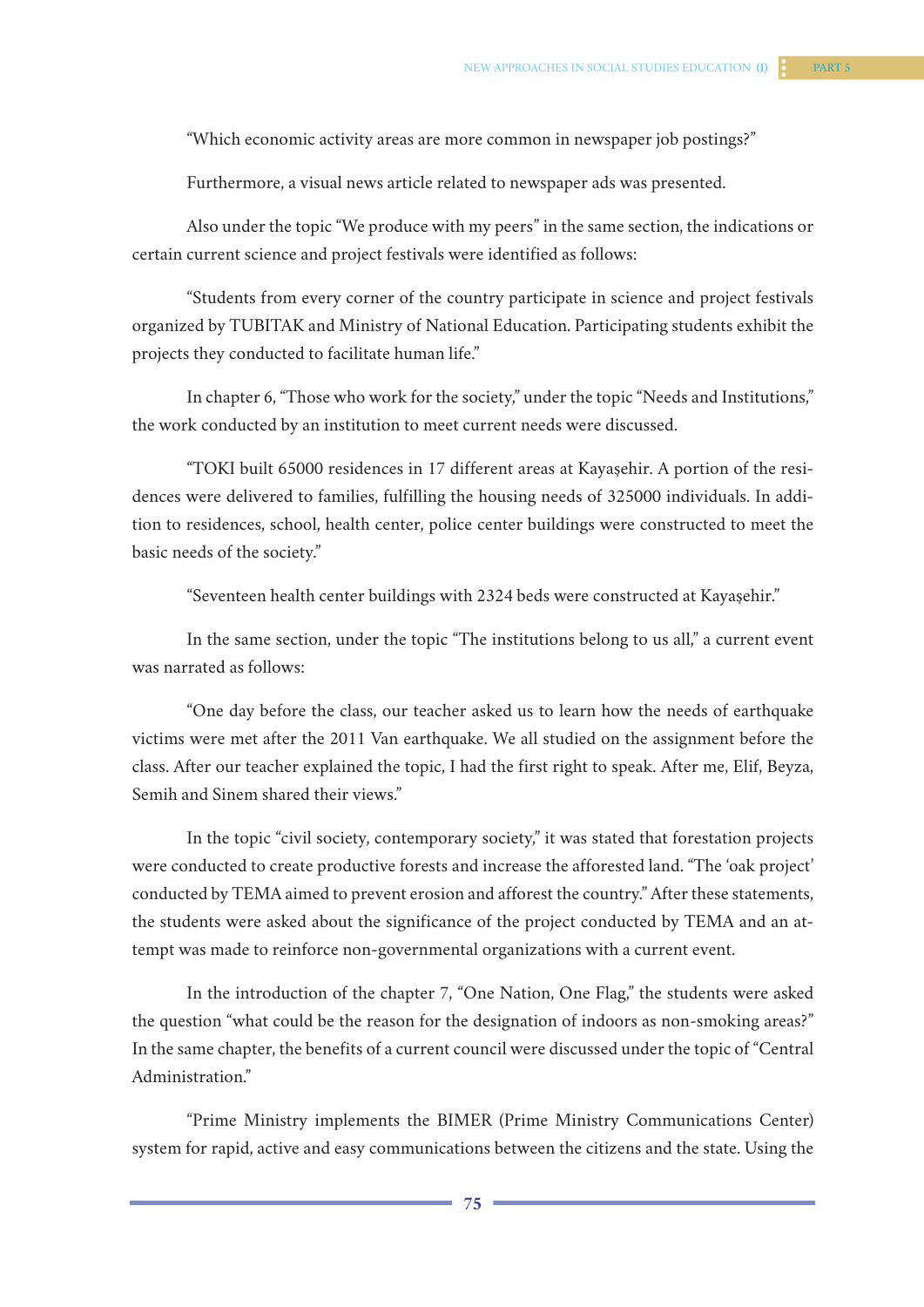toll-free number 150, citizens could communicate their wishes, views and complaints to district governorates, governorates and the ministry."

In this chapter, under central administration topic, the views of current Internet sites of the ministries are presented to provide information about the duties and the activity areas of the ministries to the students.

In the final chapter of 5<sup>th</sup> grade textbook, "It's our world," several current visuals about movies, music, dance, sports and books that would unite children of the world with universal values were utilized. Under the topic "International Trade" in the same chapter, an Internet news report with important information on Turkish exports was presented. Furthermore, based on this information, the students were asked to infer by answering the question "what can you infer about Turkish exports?" The newspaper article titled "Turkey considers maritime transport important in reaching USD 1.2 trillion trade volume that it targeted in 2023" was presented.

World heritage lists were stressed using a current topic: "As seen in the article below, inclusion of Cumalı Kazık in Bursa and Multilayered Cultural Landscape Area in Izmir was a significant step in recognition of the common heritage and Izmir and Bursa."

The fact that tourism was extremely important in recognition of the common heritage was stressed as seen in the Internet news article: "Hagia Sophia church was the most visited venue in Turkey in 2014. In the tourism show organized in Istanbul (EMITT), the coultural and touristic values of our country was introduced to over 70 countries."

"The convergence between Kaş (Antalya) and Kastelorizo (Greece) could be given as an example for the role of tourism in international relations. Increasing relationships between Kaş and Kastelorizo enhances the collaboration in culture, arts, trade and sports as could be seen in the visual below."

## **2.1.3. The Topics in 6th Grade Social Studies Textbook Where Actuality Principle was Implemented**

Current affairs were often mentioned in the  $6<sup>th</sup>$  grade Social Studies textbook within the context of actuality principle.

In chapter 1, "I learn Social Studies," under the topic "I could not cross the bridge," a story narrated by a student named Elif in a current news article was presented.

"Hi, my name is Elif Güvendik. We live in Gazi neighborhood. I am a 6<sup>th</sup> grade student in Maltepe Primary School. I took the school shuttle that day like any other. As we approached the Gazi bridge, the traffic slowed down. We learned that it was due to a bus stuck on the bridge last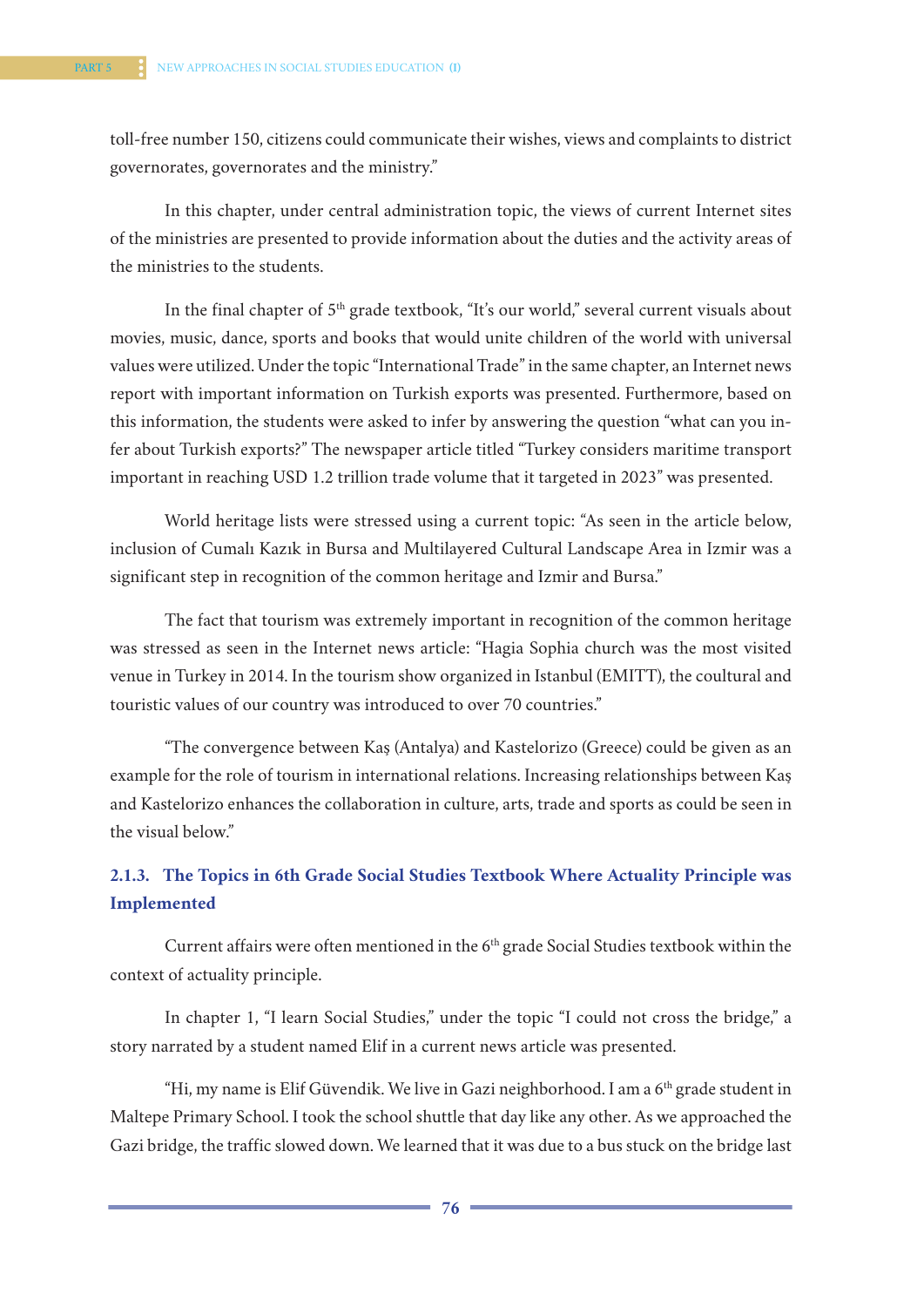night. In the morning, my father had noticed the news about an accident on TV. I realized that the road has been closed due to the accident reported in the news and was still closed to traffic." In the same chapter, information that could assist the evaluations of the children about their environmental sensitivity perspectives were stressed with current news resources titled "Snap Inspection of Public Transport Vehicles" dated April 13, 2013 and titled "The Environment is Entrusted to Children" dated February 24, 2011.

In chapter 2 titled "Life on Earth," under the topic "Alone with Nature," climate events that occur in life and natural events such as earthquakes and floods were explained with an Internet news report titled "THAILAND STRUGGLES WITH THE LARGEST FLOOD IN FIF-TY YEARS."

In chapter 3, "Turks on the Silk Road," under the topic "The Weddings of the Past," a table found in aregem.kulturturizm.gov.tr web site that compares the past and present weddings was mentioned and the similarities and differences and the past ceremonies were instructed to the students.

In chapter 4, "Resources of Our Country," under the subtopic "Our mines," under the topic "Our resources and economy," "Annual production figures of certain mines" based on TSI 2012 data, the Internet news article "FORESTRY PRODUCTS ARE PROCESSED IN BUCAK" under the subtitle of "Forest," "The tourists that visited Turkey between 2008 and 2012" based on TSI 2012 data under the subtitle of "Nature and Economy Merge," and "Tourism Income in Turkey Between 2009 and 2011" were reinforced using graphs and quotes from current data. In the same chapter, the following question was posed to the students:

Questions such as "In your opinion, the state provides services to the citizens in areas other than those mentioned above? Please investigate. Can taxes prevent unemployment, famine and poverty? Please discuss" were asked to focus on current issues. Furthermore, in this chapter, the fact that environmental problems could be resolved with social solidarity and the students should not feel despair on these issues was stressed with the news reports titles "Tonight, the lights will be turned off for one hour," and "Do these and save the world." The topic titled "Being useful" aimed the students to learn about the social projects using newspaper articles on "Standard for shoot pickles," and "Robot Warden,"

In chapter 5, "Our Country and the World," under the topic "Economic Relations," 2012 Import and Export figures in Turkey based on TSI 2012 data were provided and the following questions were asked to the students: "Germany is the leading importer of Turkish goods. Why? Turkish exports are mainly agricultural products. Why? Why there are mainly European countries among the five countries that import and export the most to Turkey?" Furthermore, the students were asked "what could be the reasons behind environmental pollution," which is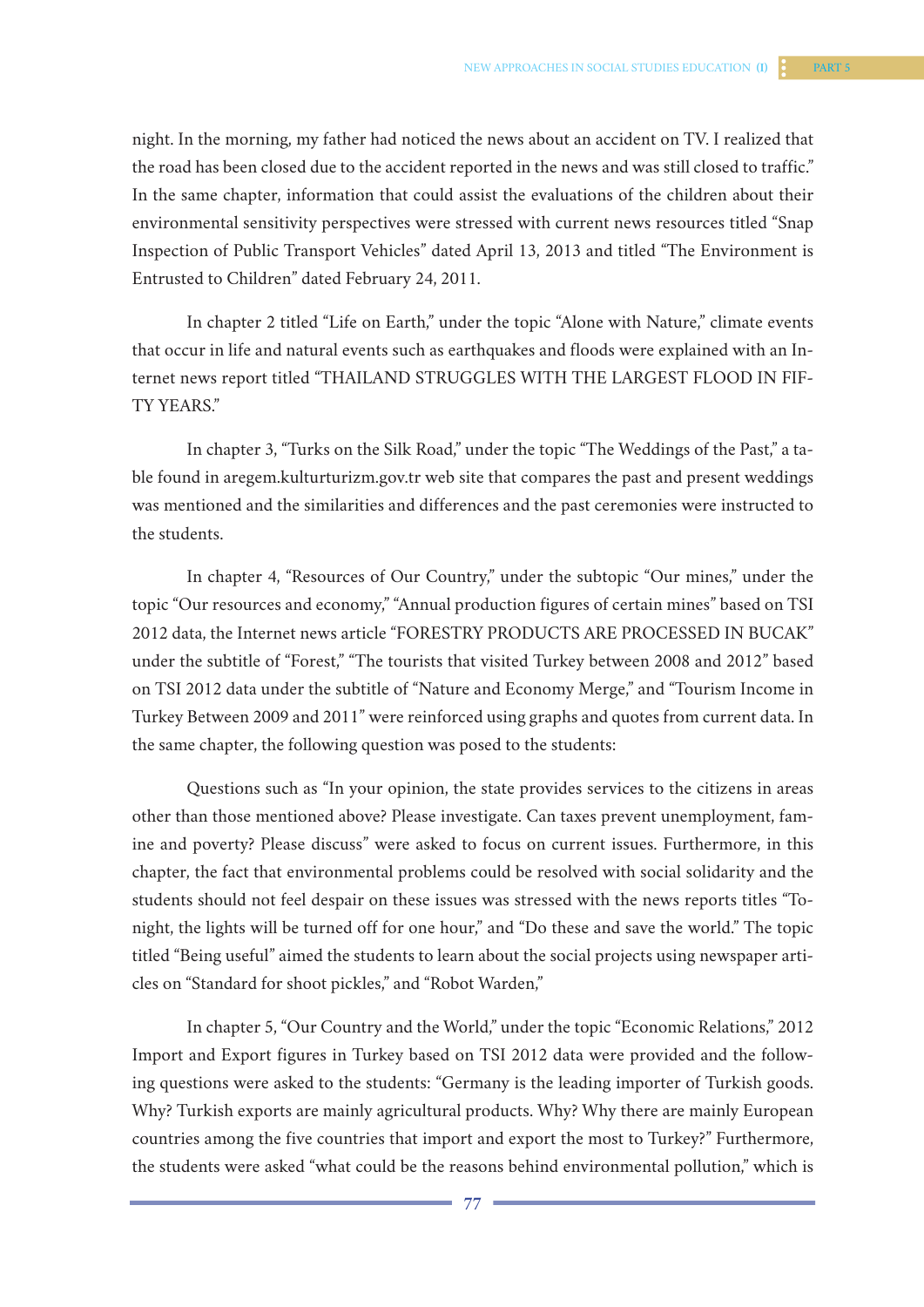a global problem and "how pollution affects living organisms?" Collected newspaper articles on current news such as "The World Came for Help," and "They were destroyed by tsunami, we should rush for help." In the same chapter, under the title "I love people," the opportunity to understand and giving meaning to today's world was provided to the students with the following actual news report: "Eleventh European Youth Olympics, organized by the Union of European Olympic Committees was held in Trabzon between July 23-30 2011. In this first Olympics organized in Turkey, 3300 14-17 years old athletes participated from 49 countries."

In the last chapter titled "Democracy Adventure," under the topic "We have rights," the information was instructed with newspaper articles titled "Freedom is our right train comes to a station near you," and "Turkey in Numbers." Furthermore, in the same section, it was observed that the students were allowed to comprehend and criticize the universality of human rights within the context of United Nations Declaration of Human Rights and European Convention on Human Rights with "Those who protect us" activity.

## **2.1.4. The Topics in 7th Grade Social Studies Textbook Where Actuality Principle was Implemented**

Current affairs were often mentioned in the  $7<sup>th</sup>$  grade Social Studies textbook within the context of actuality principle.

On page 29, in chapter 1, "Communications and Human Relations," under the title "Atatürk and Mass Communications," the establishment of communication tools are presented with past experiences with a section titled "Anatolian Agency Searches for Its Name,"

In the second chapter of the textbook titled "Population of our country," statistical information that shows the population and population increase rates between 1927 and 2010 based on TSI data were presented. Furthermore, the graphics for "Distribution of Population Based on Age and Gender," and "Annual Urban and Rural Distribution in Turkey" based on TSI 2010 data and distribution of employed population based on occupations and literacy rates based on gender based on TSI 2010 data were presented. In the same chapter, under the topic "The Right to Education and Employment," actuality principle was maintained with a newspaper article titled "Education is a must." Under the topic "Housing and Voyage," a section of an Internet news article titled "22 villages under quarantine after wolf attack in Kütahya," was presented.

In chapter 4 titled "Science in Time," under the topic "Ancient Civilizations and Technology Exhibition," a section that talked about the significance of Bodrum Underwater Archeological Museum was used. Also in the same chapter, actuality principle was stressed with a Sumerian script obtained from TUBITAK.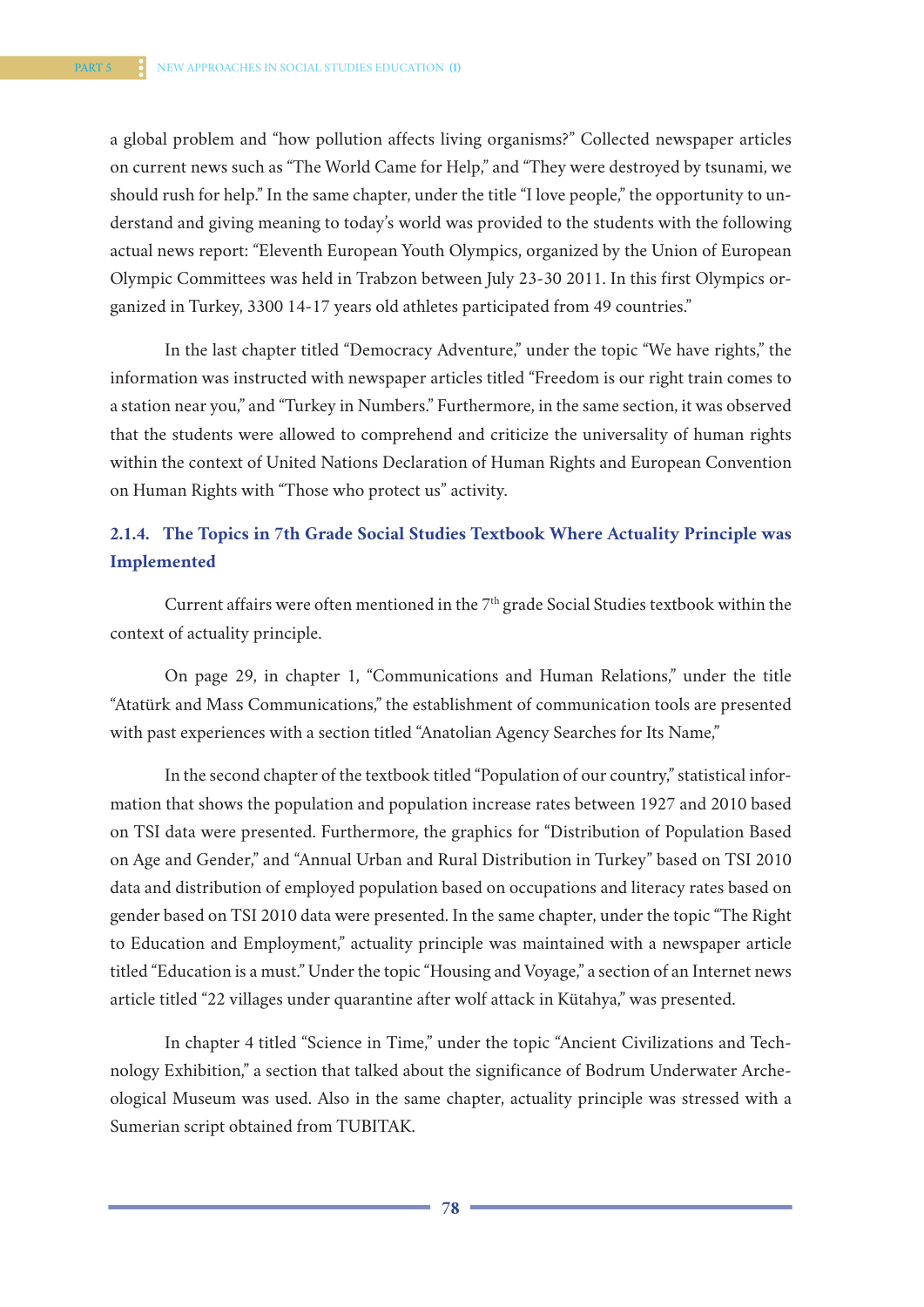In chapter 5, "Economy and Social Life," under the topic of "Foundations in Social Life," a question was posed to direct the students towards current information. The question was as follows: "What are the social roles of the services provided by Foundations General Directorate? Examine the photograph on the Internet site of the general directorate and explain the slogan. There is the date 1048 on the general directorate logo. What could be the reason for that date? Please explain."

In chapter 6, "Living Democracy," current examples of the studies conducted by the state on social state approach were presented with an Internet news article titled "Orphanages become history." Also in the same chapter, when discussing the significance of non-governmental organizations, current Internet news articles were used to reinforce students' knowledge and provide retention.

In chapter 7, "Bridges Between Countries," under the topic "Global Solutions for Global Problems," United Nations and related institutions that conduct work on diverse fields were introduced and their significance was stressed and Internet news articles titled "1 million people in pain," "1 billion hungry people project," and "Preventing waste with smaller loafs of bread" were utilized. In the same chapter, under the topic of "Responsibility of Humanity," the protection of world heritage list items with international agreements was stressed using current Internet news articles.

### **3. Results**

In conclusion, it was observed in the descriptive analysis of  $4<sup>th</sup>$ ,  $5<sup>th</sup>$ ,  $6<sup>th</sup>$  and  $7<sup>th</sup>$  grade Social Studies textbooks based on actuality principle that allow the students to learn the knowledge by experiencing and observation where the data that children could observe and witness every day are used in prominent examples in the instruction and studies were conducted to achieve career awareness that in certain topics in the primary school Social Studies textbooks prepared according to the new curriculum, the requirements for actuality principle were fulfilled. For example, when the topics were instructed, current events and those reported in the visual and printed media were used in conjunction in sections in the beginning or right after the beginning of each section under the heading of "Internet news report, newspaper report, or magazine report." In the same manner, statistical information based on the data obtained from certain institutions and organizations was utilized. However, only updated information should be included in the Social Studies textbook based on the publication date of the latter.

It was observed that this principle should be used more extensively in textbooks that would be designed for Social Studies course, which is closely related to daily life and current issues constitute a significant part of, especially in  $7<sup>th</sup>$  grade textbooks.

**78 79**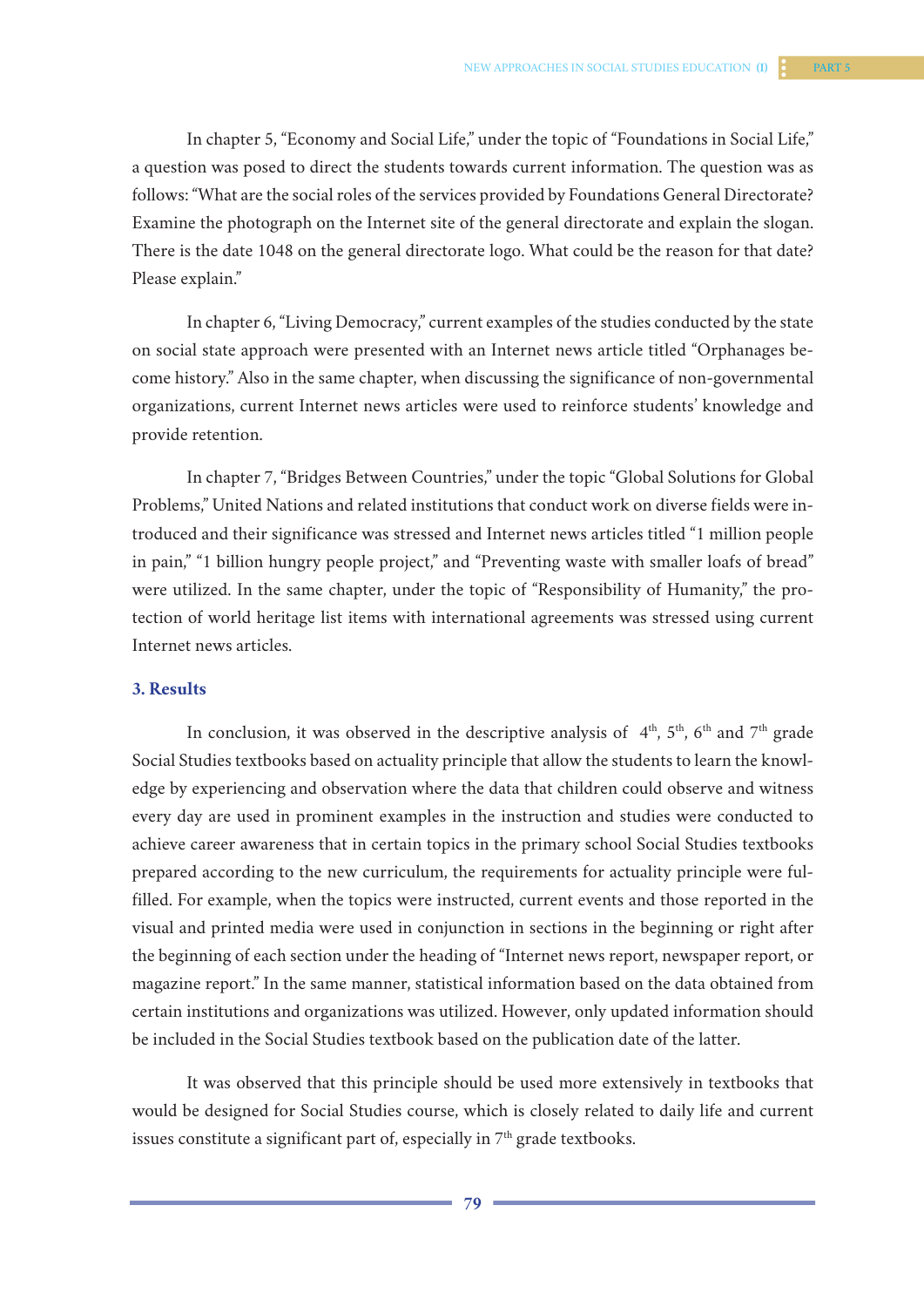#### **REFERENCES**

Aydın, M. ve Aydın, K.(2011). Türk Inkılabı Tarihi, Ankara: Cantekin Matbaacılık.

- Demirel, Ö. (2009). Kuramdan Uygulamaya Eğitimde Program Geliştirme, Ankara: Pegem A Yayıncılık
- Demirkaya, H. ve Tomal, N. (2002). "Lise Coğrafya Ders Kitaplarının Değerlendirilmesi ve Sorunlara Yönelik Çözüm Önerileri", Türk Coğrafya Kurumu Coğrafya Kurultayı, 9-12 Temmuz 2002, Bildiriler Kitabı, Gazi Univ. ANKARA.
- Demirtaş, A. ve Barth, J. L. (1997). İlköğretim Sosyal Bilgiler Öğretimi: Öğrenci kılavuzu. Ankara: YÖK, Dünya Bankası Milli Eğitimi Geliştirme Projesi Hizmet Öncesi Öğretmen Eğitimi.
- Deveci, H. (2007). Sosyal Bilgiler Dersinde Güncel Olayların Öğretimine Ilişkin Öğretmen Görüşleri. Kuram ve uygulamada eğitim bilimleri, 7(1), 417-451.
- Doğanay, H. (2002). Coğrafya Öğretim Yöntemleri, Aktif Yayınları, ERZURUM.
- Gökdere, M. ve Keleş E. (2004). Öğretmen ve Öğrencilerin Fen Bilgisi Ders Kitaplarını Kullanma Düzeyleri Üzerinde Müfredat Değişikliğinin Etkisi. Milli Eğitim Dergisi, Sayı: 161.
- Güzel, H., Oral, İ. ve Yıldırım A. (2009). Lise II Fizik Ders Kitabının Fizik Öğretmenleri Tarafından Değerlendirilmesi. S.Ü. Ahmet. Keleşoğlu Eğitim Fakültesi Dergisi, Sayı:27. 133 -142.
- Hesapçıoğlu, M. (1998). Öğretim İlke ve Yöntemleri (5. Baskı). İstanbul: Beta Basım Yayım Dağıtım
- Kabapınar, F. (2006). Öğrenme Anlayışlarının Işığında Ders Kitabı Hazırlama. Kasım Kıroğlu ve Özcan Demirel. (Ed.). Konu alanı ders kitabı incelemesi. (İkinci Baskı) içinde (s. 223- 242). Ankara: Pegem A Yayıncılık.
- Kaltsounis, T. (1987). Teaching Social Studies in The Elementary School The Basics For Citizenship. New Jersey: Englewood Cliffs.
- Keser, H. (2004). İlköğretim 4. Sınıf Bilgisayar Ders Kitaplarının Görsel Tasarım İlkerlerine Göre Değerlendirilmesi. Türk Eğitim Bilimleri Dergisi. 2 (3)
- Kılıç, A. ve Seven S. (2008). Konu Alanı Ders Kitabı İncelemesi. Pegem Yayınları, Ankara.
- Koçoğlu, E.(2017). Sosyal Bilgiler Öğretiminde Akıllı Tahta Kullanımı,(Edit. Ramazan SEVER ve Erol KOÇOĞLU) Sosyal Bilgiler Öğretiminde Eğitim Teknolojileri ve Materyal Tasarımı, Ankara: Pegem Akademi Yayınları.